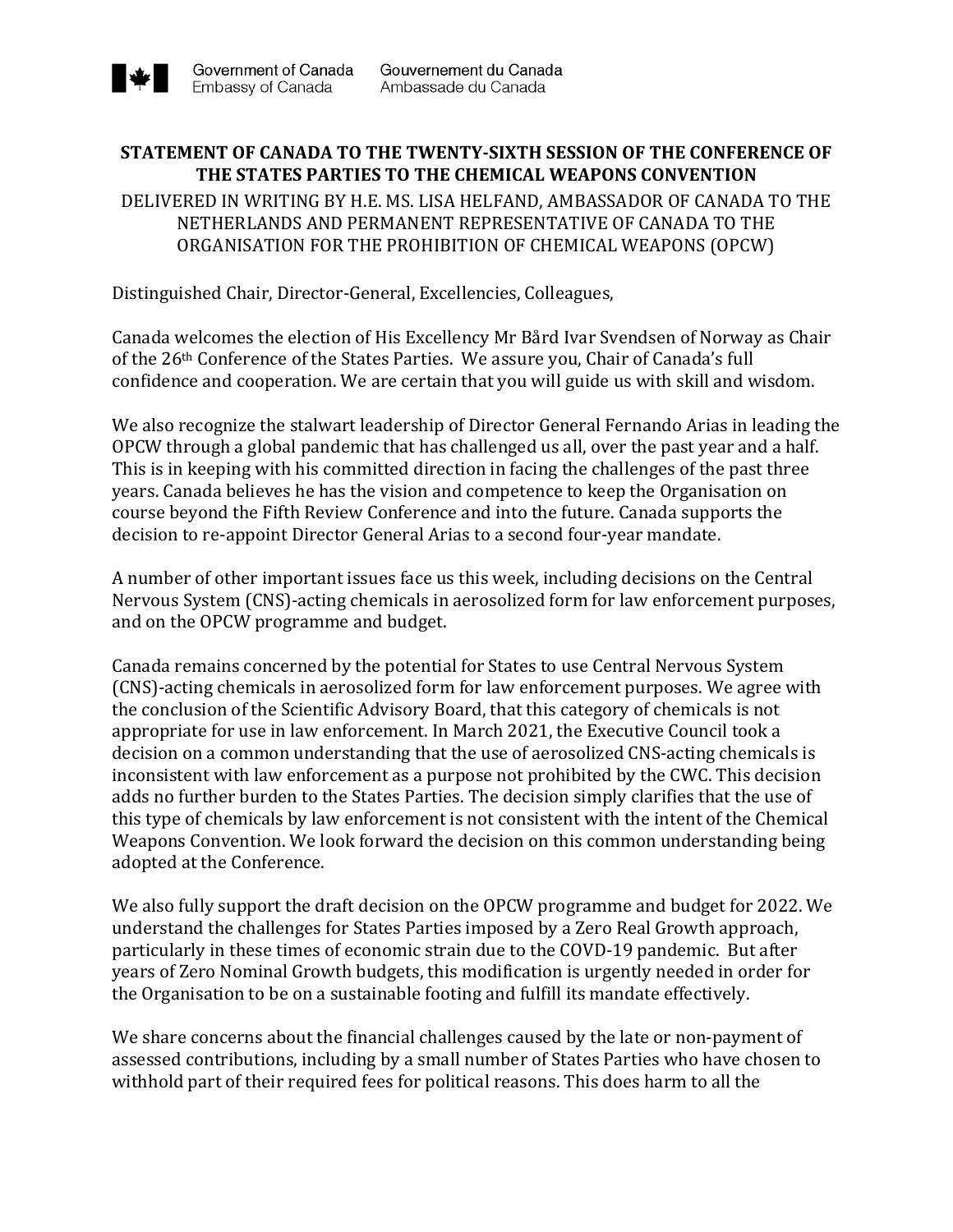

programs of the OPCW. We urge all States Parties to pay their assessed contributions in full and on time.

Beyond these decisions, there are a number of issues that touch on the core obligations of the Chemical Weapons Convention that preoccupy Canada, and deserve our consideration this week.

It has now been more than a year since the August 2020 attempted assassination of Russia opposition figure Alexei Navalny with a Novichok-type chemical weapon. Since then, no progress has been made. No investigation has taken place in Russia. Questions posed to the Russian Federation under Article IX in October 2021 by 45 countries (including Canada) remain unanswered, with a response that served only deny, distract and dismiss. We repeat our demand that the Russian Federation fully declare its Novichok program, commit to full transparency and let there be accountability for this grave violation of the Convention. In this regard, we are committed co-sponsors to the joint statement seeking immediate action on the poisoning of Mr. Navalny.

Earlier this year, the Conference suspended the rights and privileges of the Syrian Arab Republic after the conclusions of the OPCW Investigation and Identification Team (IIT) that the Syrian government likely used chemical weapons in attacks in Ltamenah and Saraqib. Syria must be held accountable for all of its violations of international law, including chemical weapons use. Syria needs to come into full compliance with the CWC. It must cooperate with the Declaration Assessment Team and fully declare any and all chemical weapons it has retained in keeping with the obligation all States Parties have under the Convention. Regrettably, cooperation by Syria with the Technical Secretariat in recent months has deteriorated, for example, with the delay of visa issuances, hampering the deployment of Syria missions. These are not the actions of a State Party committed to fulfilling its obligations to the Convention. The onus lies on Syria to makes steps towards compliance. Canada joins other co-sponsors of the joint statement expressing dismay and insistence that Syria come into immediate compliance with its obligations.

Last week, Canada co-hosted an event with Germany entitled The Last Straw: How Chemical *Weapons Impact Women and Break Communities,* in partnership with the Global Public Policy Insitute (GPPi). Among the speakers were women survivors of chemical attacks in Syria by the Assad regime. Their lives are not numbers in a statistic. Their suffering is real and drives us to be relentless in our commitment to holding to account those who use these inhumane weapons that should have been eliminated years ago.

It is also important that we better understand how societies are affected by chemical weapons use. The stories of the women who presented at Friday's event were not unique. It has been shown that women and children are especially vulnerable in armed conflict, and tend to bear the brunt of the violence despite not taking part in the fighting. it is also widely-known that women are agents of peace, helping to rebuild the fabric of society after armed conflict. Targeting women with violence strikes the resilience of communities to recover from armed conflict, particularly when chemical weapons are used. We hope the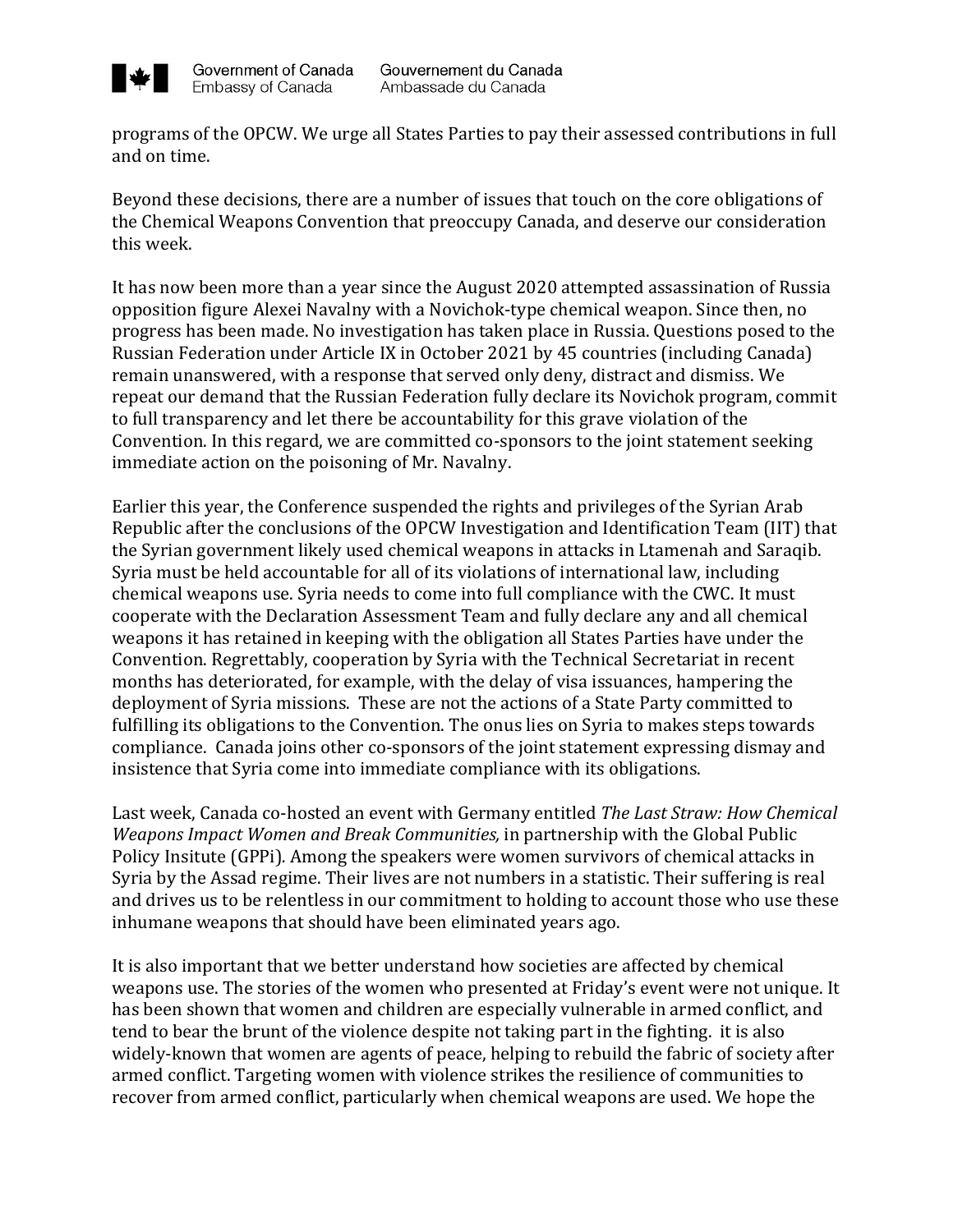

work we highlighted is just one more step towards future efforts on non-proliferation, disarmament, assistance and protection, and international cooperation that are enriched by a deeper analysis of gender and other demographic considerations.

In the spirit of inclusion and respect for a diversity of voices, Canada expresses its disappointment that yet again this year we see a small number of States Parties preventing the participation in the CSP of NGOs who clearly demonstrate that their work promotes the purpose and aims of the Convention. An example of this is GPPi, whose work all were able to see first-hand during our virtual event last week, but who have been prevented from participating in this CSP by countries who seek to protect the Syrian regime from accountability for its chemical weapons program. This is done without any justification, and goes directly against the intent of partnership and cooperation in the Convention. This pattern of exclusion needs to be broken. Canada is among 50 countries that have expressed their concern about this in a statement read at the beginning of this session.

Finally, Canada remains committed to supporting and resourcing the OPCW. We have provided \$10 million for the Centre for Chemistry and Technology, which we believe will allow the Organisation to evolve into the future as a cutting-edge institution leading the work to end the re-emergence of chemical weapons use, and pioneering the peaceful uses of chemistry. In the past decade we have provided more than \$40 million in voluntary contributions to support the OPCW's critical work. Together with other members of the G7led Global Partnership, we continue to explore opportunities to strengthen the OPCW and uphold the Convention.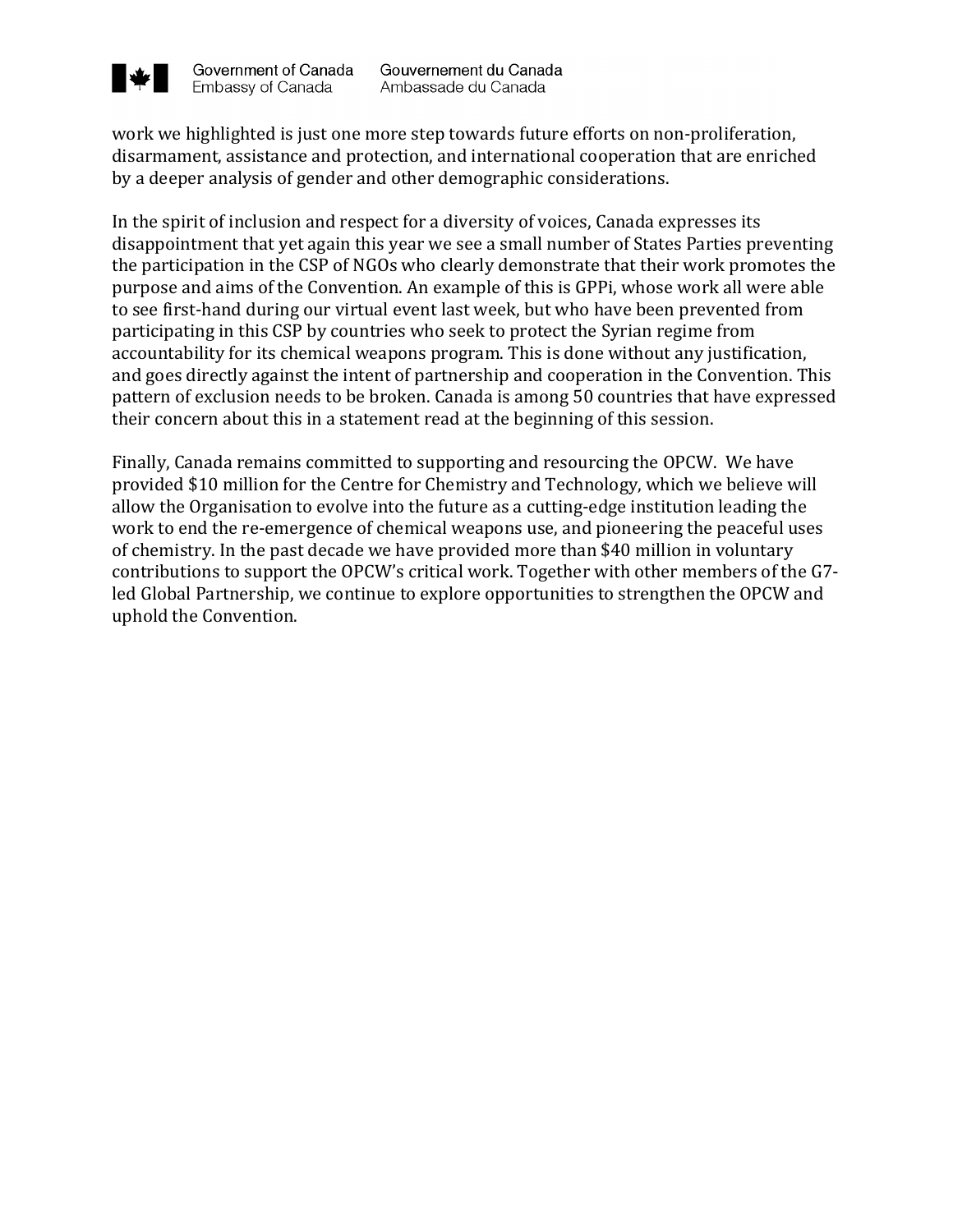

## **DÉCLARATION DU CANADA À L'OCCASION DE LA VINGT-SIXIÈME SESSION DE LA CONFÉRENCE DES ÉTATS PARTIES À LA CONVENTION SUR LES ARMES CHIMIQUES**

REMISE PAR ÉCRIT PAR S. E. MADAME LISA HELFAND, AMBASSADRICE DU CANADA AUX PAYS-BAS ET REPRÉSENTANTE PERMANENTE DU CANADA AUPRÈS DE L'ORGANISATION POUR L'INTERDICTION DES ARMES CHIMIQUES (OIAC).

Monsieur le Président, Monsieur le Directeur général, Excellences, chers collègues,

Le Canada accueille favorablement l'élection de Son Excellence M. Bård Ivar Svendsen, de la Norvège, à la présidence de la  $26^e$  Conférence des États parties. Nous vous assurons de notre pleine confiance et de notre entière coopération.

Nous tenons également à souligner le leadership inébranlable du directeur général Fernando Arias qui, au cours de la dernière année et demie, a dirigé l'OIAC à travers une pandémie mondiale qui a été difficile pour nous tous. Ces efforts s'inscrivent dans le leadership résolu dont il a fait preuve pour relever les défis des trois dernières années. Le Canada estime qu'il a la vision et la compétence nécessaires pour maintenir l'Organisation sur la bonne voie au-delà de la cinquième Conférence d'examen et dans l'avenir. Le Canada appuie la décision de reconduire le directeur général Arias dans ses fonctions pour un deuxième mandat de quatre ans.

Cette semaine, nous devrons nous pencher sur un certain nombre de questions importantes, notamment des décisions à prendre sur les produits chimiques agissant sur le système nerveux central sous forme d'aérosol à des fins d'application de la loi, et sur le programme et le budget de l'OIAC.

La possibilité pour les États d'utiliser à des fins d'application de la loi des produits chimiques, sous forme d'aérosols, qui agissent sur le système nerveux central reste un sujet de préoccupation pour le Canada. Nous partageons la conclusion du Conseil scientifique consultatif selon laquelle cette catégorie de produits chimiques ne convient pas à des fins d'application de la loi. En mars 2021, le Conseil exécutif a pris une décision relative à une entente commune selon laquelle l'usage de produits chimiques sous forme d'aérosols qui agissent sur le système nerveux central est incompatible avec le maintien de l'ordre public comme fin non interdite par la Convention. Cette décision ne représente aucun fardeau supplémentaire pour les États parties. Elle précise simplement que l'usage de ce type de produits chimiques pour le maintien de l'ordre public n'est pas conforme à l'intention de la Convention sur les armes chimiques. Nous avons hâte que la décision relative à cette entente commune soit adoptée à la conférence.

Nous soutenons également entièrement le projet de décision relative au programme de l'OIAC et au budget pour 2022. Nous comprenons les défis que pose pour les États parties une approche de croissance nulle en termes réels, en particulier en ces temps de tension économique en raison de la pandémie de la COVID-19. Cependant, après des années de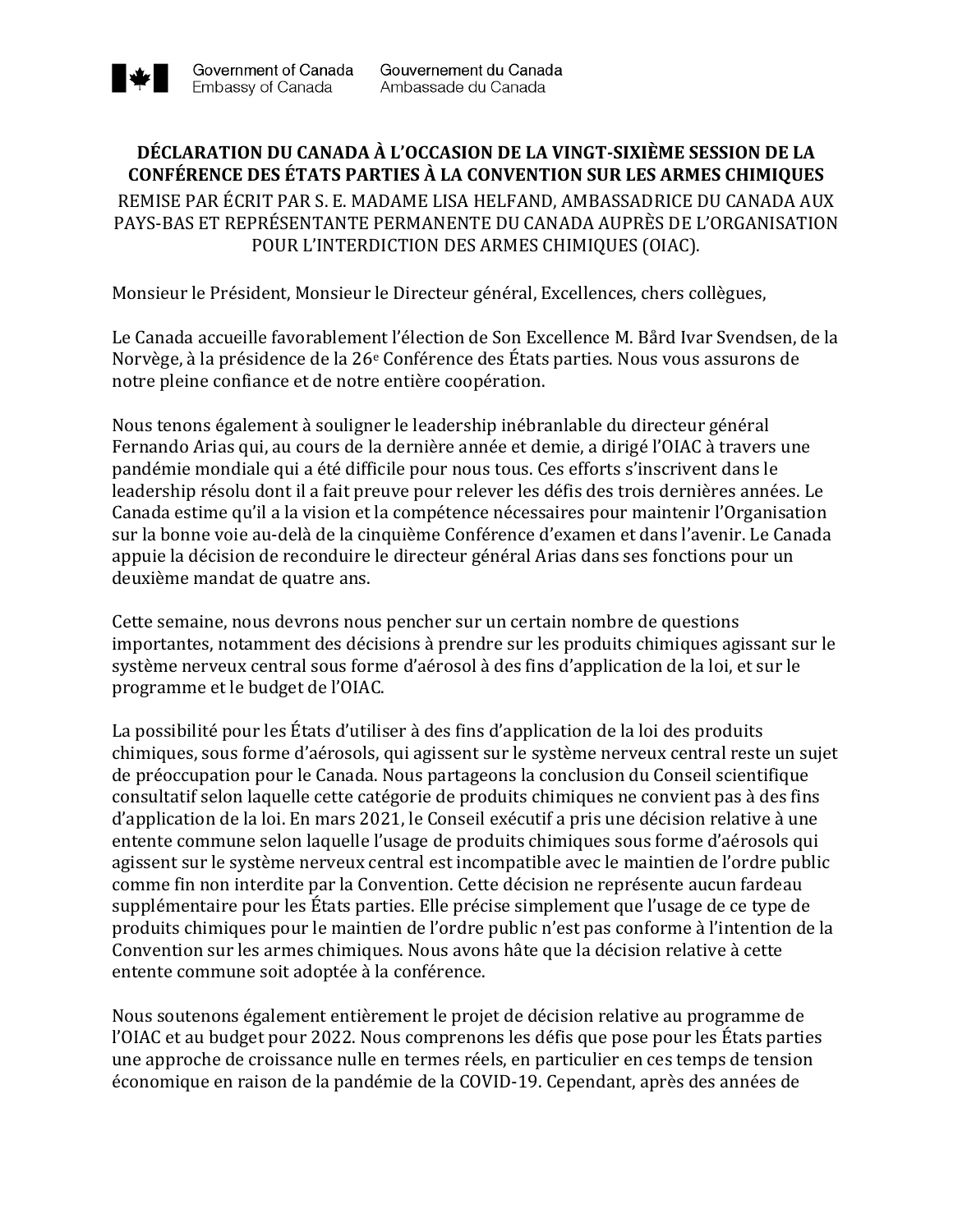

croissance nominale nulle des budgets, cette modification doit être apportée de toute urgence pour que l'Organisation ait une assise solide et remplisse réellement son mandat.

Nous partageons également les préoccupations au sujet des défis financiers causés par les retards de paiement ou le non-paiement des quotes-parts, notamment par un petit nombre d'États parties qui, pour des raisons d'ordre politique, ont choisi de ne pas acquitter une partie des droits exigés. Cela nuit à tous les programmes de l'OIAC. Nous demandons instamment à tous les États parties de verser leur quote-part dans son intégralité et sans délai.

Au-delà de ces décisions, il y a un certain nombre d'enjeux qui touchent aux obligations fondamentales de la Convention sur l'interdiction des armes chimiques qui préoccupent le Canada et qui méritent notre attention cette semaine.

Plus d'une année s'est maintenant écoulée depuis la tentative d'assassinat perpétrée contre Alexeï Navalny avec une arme chimique de type Novichok. Depuis lors, aucun progrès n'a été réalisé. Aucune enquête n'a été menée en Russie. Les questions posées en octobre 2021 à la Fédération de Russie par 45 pays (dont le Canada) au titre de l'article IX restent sans réponse. La réaction s'est limitée au déni, à la distraction et au rejet. Nous réitérons notre exigence que la Fédération de Russie déclare l'entièreté de son programme Novichok, qu'elle s'engage à une transparence totale et qu'elle accepte sa responsabilité pour cette violation grave de la Convention. À cet égard, nous sommes des co-parrains engagés de la déclaration commune demandant une action immédiate sur l'empoisonnement de M. Navalny.

Cette année, la conférence a suspendu les droits et privilèges de la République arabe syrienne après les conclusions de l'équipe d'enquête et d'identification de l'OIAC selon lesquelles le gouvernement syrien a probablement utilisé des armes chimiques dans des attaques à Latamné et à Saraqeb. La Syrie doit répondre de toutes les violations qu'elle a commises du droit international, y compris l'usage d'armes chimiques. La Syrie doit se conformer pleinement à la Convention. Elle doit coopérer avec l'Équipe d'évaluation de la déclaration et déclarer pleinement l'ensemble des armes chimiques qu'elle a conservées, conformément à l'obligation qu'ont tous les États parties au titre de la Convention. Malheureusement, la coopération de la Syrie avec le Secrétariat technique s'est détériorée ces derniers mois, par exemple avec les retards dans la délivrance des visas, ce qui a entravé le déploiement des missions en Syrie. Ce ne sont pas là les actions d'un État partie déterminé à s'acquitter de ses obligations découlant de la Convention. Il appartient à la Syrie de prendre des mesures pour se conformer à ses obligations. Le Canada se joint aux autres co-parrains de la déclaration commune dans laquelle nous exprimons notre consternation et insistons pour que la Syrie se conforme immédiatement à ses obligations.

La semaine dernière, le Canada a coorganisé un événement intitulé *The Last Straw: How Chemical Weapons Impact Women and Break Communities.* Parmi les personnes qui y ont pris la parole, il y avait des femmes victimes d'attaques chimiques perpétrées en Syrie par le régime d'Assad. Leur vie n'est pas un chiffre dans des statistiques. Leur souffrance est réelle et nous conforte dans notre